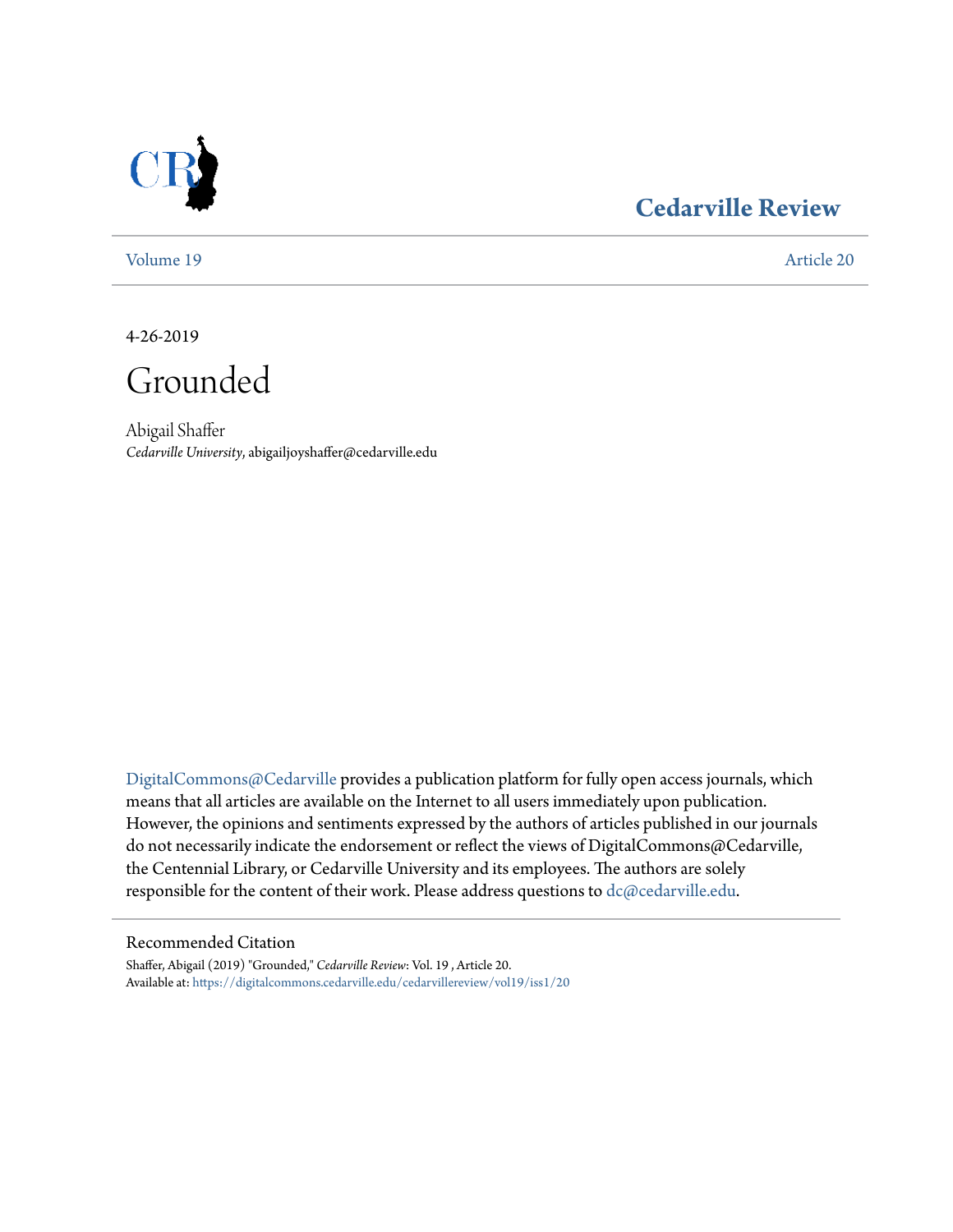# Grounded

Browse the contents of [this issue](https://digitalcommons.cedarville.edu/cedarvillereview/vol19/iss1) of *Cedarville Review*.

## **Keywords**

Cedarville, creative writing, nonfiction, Abigail Shaffer

## **Creative Commons License**  $\bigcirc$   $\circ$

This work is licensed under a [Creative Commons Attribution-Noncommercial-No Derivative Works 4.0](http://creativecommons.org/licenses/by-nc-nd/4.0/) [License.](http://creativecommons.org/licenses/by-nc-nd/4.0/)

#### **About the Contributor (Optional)**

Abigail (Abby) Shaffer is majoring in professional writing and minoring in creative writing, so apparently she must like to write a lot. In reality, her desire to write is more of a need to write. In any event, she thinks it's pretty great that God gave us words, and she hopes we will make them as true and beautiful and hopeful as we can.

Follow this and additional works at: [https://digitalcommons.cedarville.edu/cedarvillereview](https://digitalcommons.cedarville.edu/cedarvillereview?utm_source=digitalcommons.cedarville.edu%2Fcedarvillereview%2Fvol19%2Fiss1%2F20&utm_medium=PDF&utm_campaign=PDFCoverPages)

Part of the [Nonfiction Commons](http://network.bepress.com/hgg/discipline/1152?utm_source=digitalcommons.cedarville.edu%2Fcedarvillereview%2Fvol19%2Fiss1%2F20&utm_medium=PDF&utm_campaign=PDFCoverPages)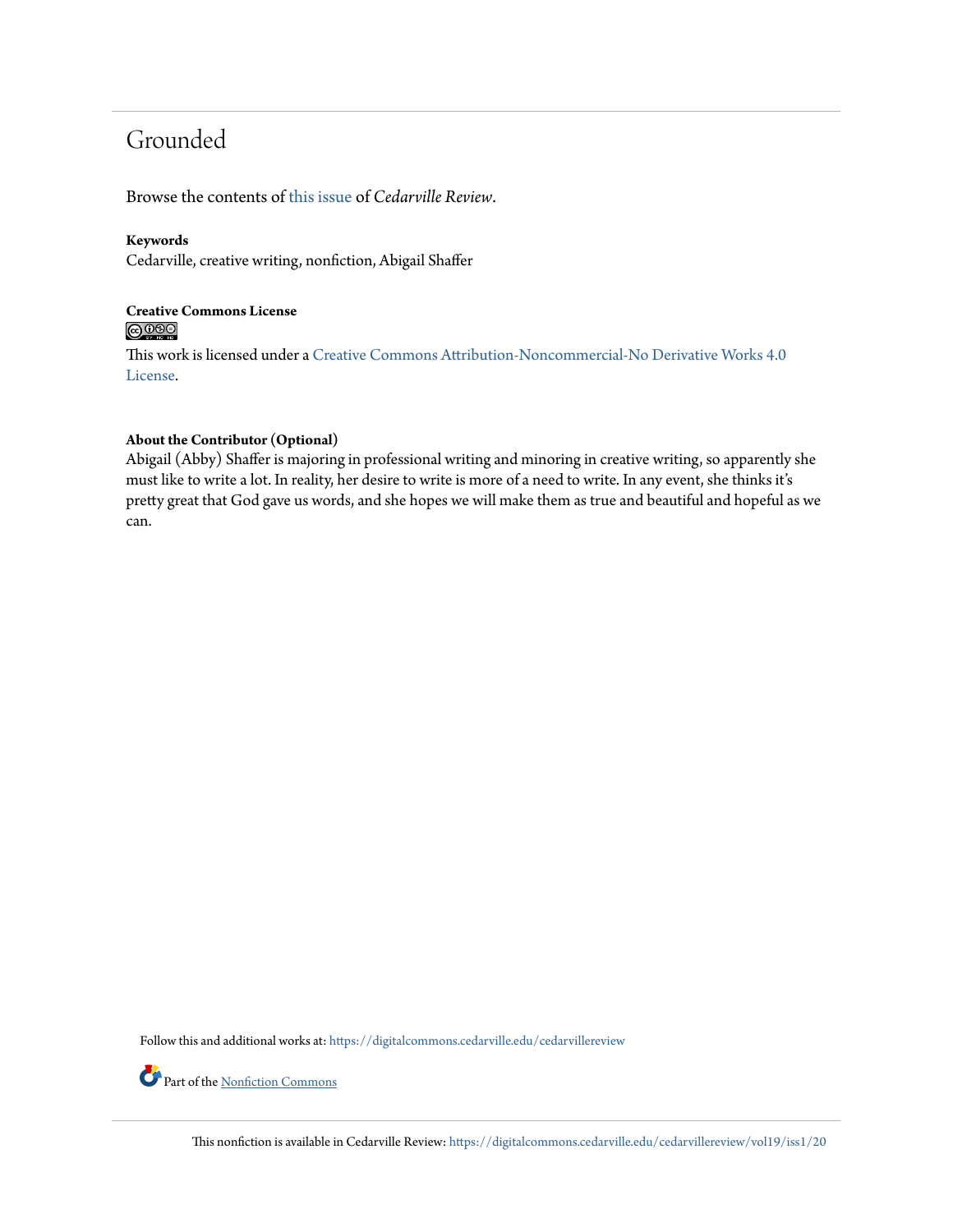#### Nonfiction

# **GROUNDED**

## ABIGAIL SHAFFER

"I worry about the birds," I tell my friend. "Like, where do they go in the winter? How do they stay warm?"

"That's your burden to bear," she laughs.

I'm thinking of the small birds, the ones who don't migrate, who are smaller than my hand and can't escape the snow. Wrens, swallows, chickadees. My internet searches tell me that on cold winter nights, they huddle together or try to find a hiding place. The underside of a bridge. A tree trunk cavity. The depths of an evergreen. An old shoe.

This list sounds something like natural poetry to me, but to the birds it's just the harsh reality of survival. The cold weather came early this year*—*the community in my part of Ohio experienced about a week of autumn*—*and I wonder if the birds were blindsided. Did they search for new homes as if it were business as usual, or did they panic at the lack of warm real estate? Do birds sense their body temperature dropping and understand that they may die?

I haven't seen them for weeks, and today I feel like one of them, because no one has seen me either. My friends, on the wing as usual, don't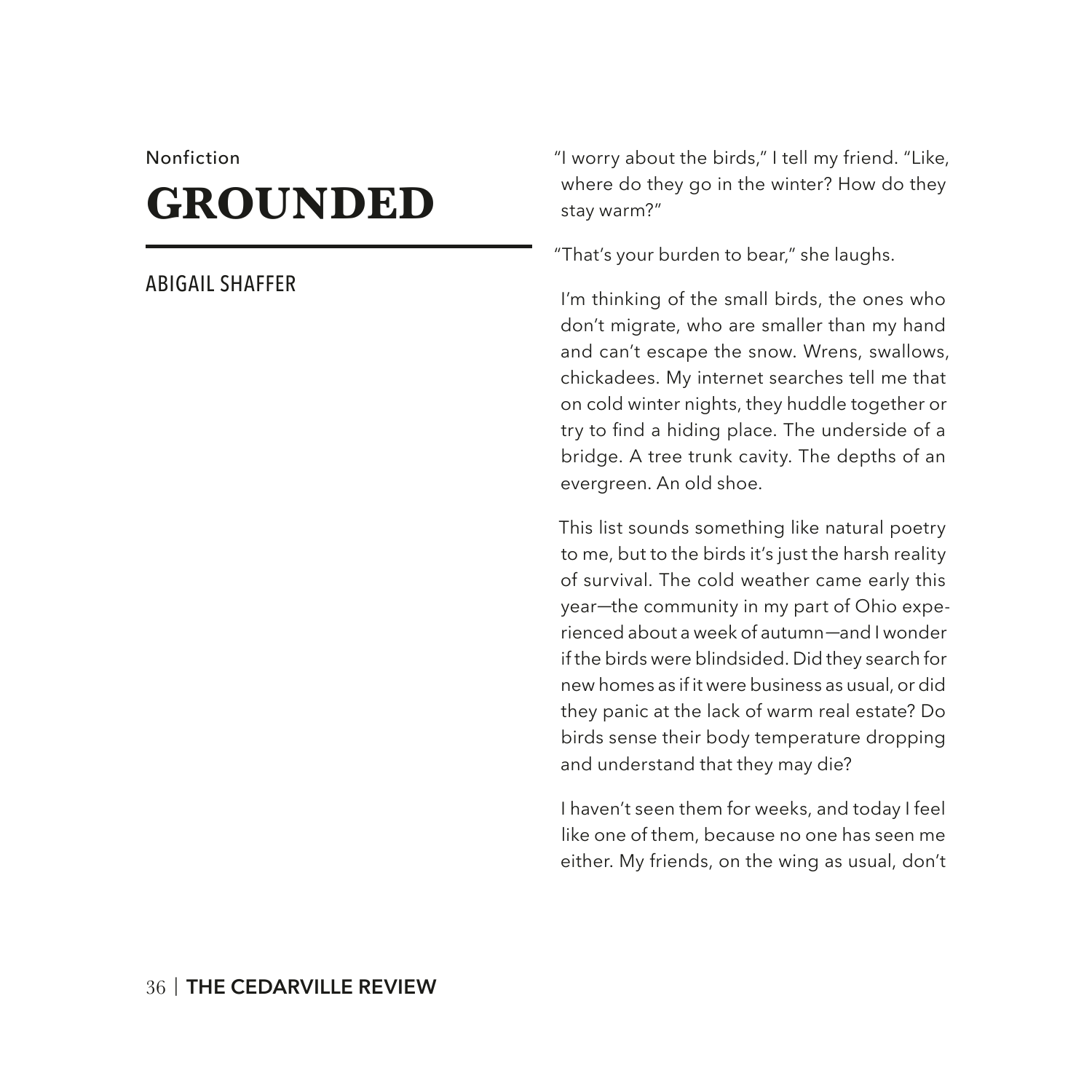know that today I'm paralyzed by cold. My disease, so capricious in its schedule, confined me to the nest today. Maybe this, too, sounds poetic; it is not. My internet searches tell me: *Sick birds will go to ground and, because they feel vulnerable, they will hide away.* I am not hiding. Anyone can find me. I am only grounded because I cannot move.

My grandpa once told me he finds sparrows interesting because they are directly mentioned in the Bible. Jesus did say: *"Are not two sparrows sold for a copper coin? And not one of them falls to the ground apart from your Father's will...Do not fear therefore; you are of more value than many sparrows."* This brings me little comfort. God admits that He still lets sparrows fall to the ground.

Little comfort for the sparrow that someone watches him die.

The church of God is often called "the flock" because of the way the Bible describes us as sheep with a loving Shepherd. Birds, who also travel in focks, do not have a shepherd, but at least they may choose to share body heat by nesting together. Communities help each other

survive. But I have found that almost no one in my "flock" knows how to deal with suffering unless it is contained within the environment of a hospital room. If that situation is reached, everyone is confident in what to do. If you are suffering in a natural setting*—*if winter comes for you in the middle of everyone else's summer *—*no one knows how to warm you. And if they're fying, you don't want to bring them down. *Sick birds hide away.*

Too much metaphor, too much poetry. The reality is a young adult in her bed, dipping in and out of consciousness, physically unable to move. My roommate leaves because she can't help me. My friends don't know anything, so they don't contact me. I shiver under my blankets and, in my brief fickers of wakefulness, wish someone would pull me upright and give me water and play me music. I want to be yanked out of the nest and carried, prone, through the air until my wings start twitching. The trees are so bare.

#### *That's your burden to bear.*

I have seen robins in the middle of winter. They all flocked in a specific tree that I passed each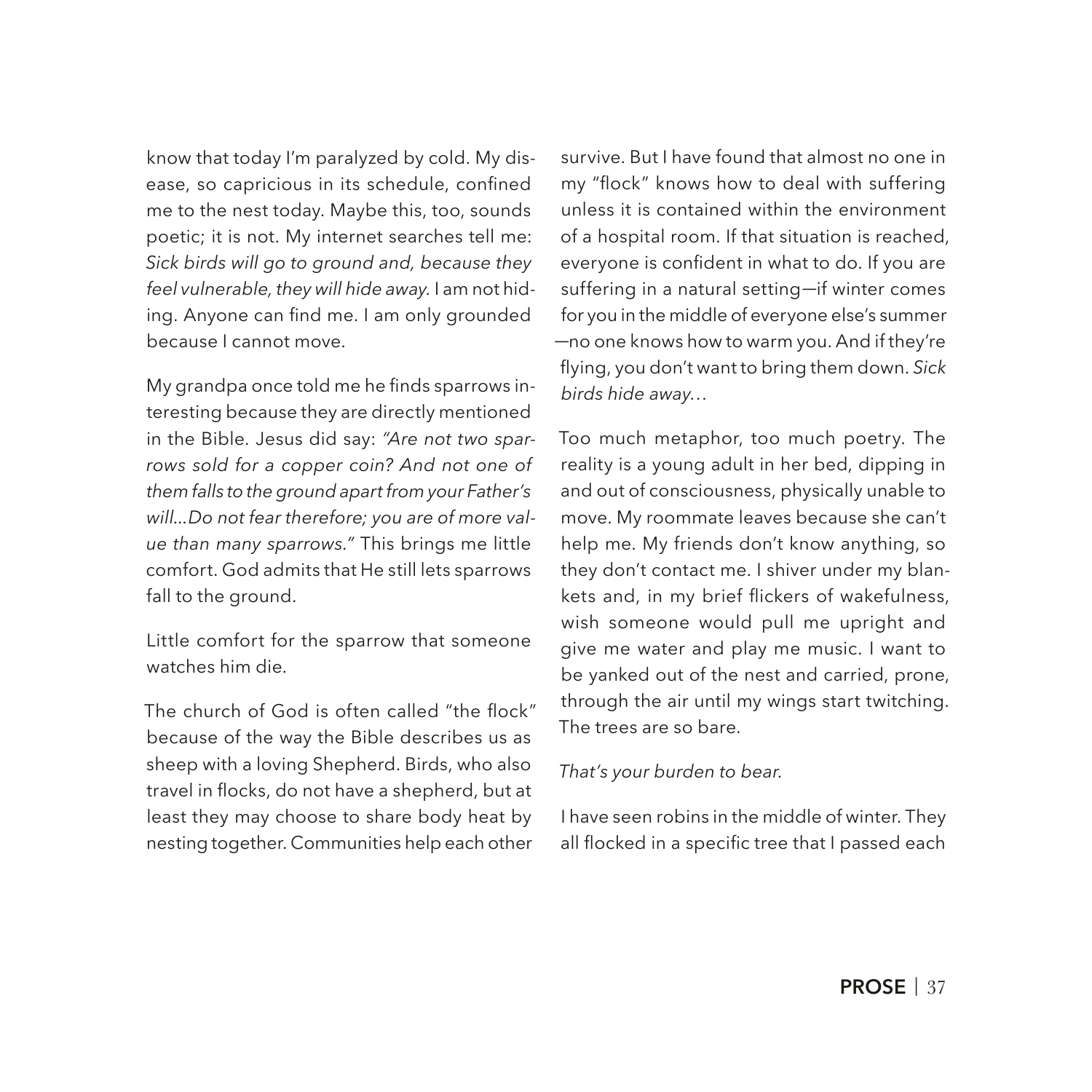morning; there must have been ten or twenty in those naked branches every day. I called it "the robin tree," or "the tree of robins," and I looked forward to it because it was inexplicable. Now my research tells me: robins do not sing until spring, but they are social in the winter. Flocking means better protection, easier berry-fnding, more body heat. But even alone, they can survive below freezing. Their feathers insulate them. "Hope is the thing with feathers," Dickinson said, because the birds with the best layers of feathers can heat themselves in a snowstorm, even though they sure as hell aren't singing.

I remember once when I picked up a baby bird who had fallen out of a tree. I don't remember if he was dusty brown or slate gray; what I do remember is he was small and soft and almost weightless, made of hollow bones. I cupped him in my palms and showed him to an adult, and they told me that by picking him up, I had killed him. His mother would reject him because of my scent. I placed him back on the ground and held back tears.

I also take pictures of dead birds whenever I see them, flattened against the pavement, legs crooked, wings already rotting. I'm not sure why I do this. Something about them on the ground seems so wrong, so helpless, and so sacred. Something about the ugliness also feels beautiful. I suppose I feel that documenting each corpse is my own way of briefy cradling it in my hand.

I see that I may be too sentimental about birds. (Is sentimentality, though, just another word here to describe affection for what is closely observed?) Regardless, I realize as I consider these things that if God told the truth to His disciples about the sparrows, He feels more affection for these little ones than I do. In which case I wonder if he is the one who directs them to old shoes and evergreens. Or whether he feels a shade of sorrow when it is his "will" to let them fall.

No one has ever told me, "It is God's will that you have your disease." No one has ever tried to explain anything to me except for me: I have written and revised God's divine intentions a hundred times. Erased them all. Asked questions, begged answers, thrown accusations... Don't tell me that Christians believe in God to make themselves feel better. I would likely feel much better at times if I believed in pure